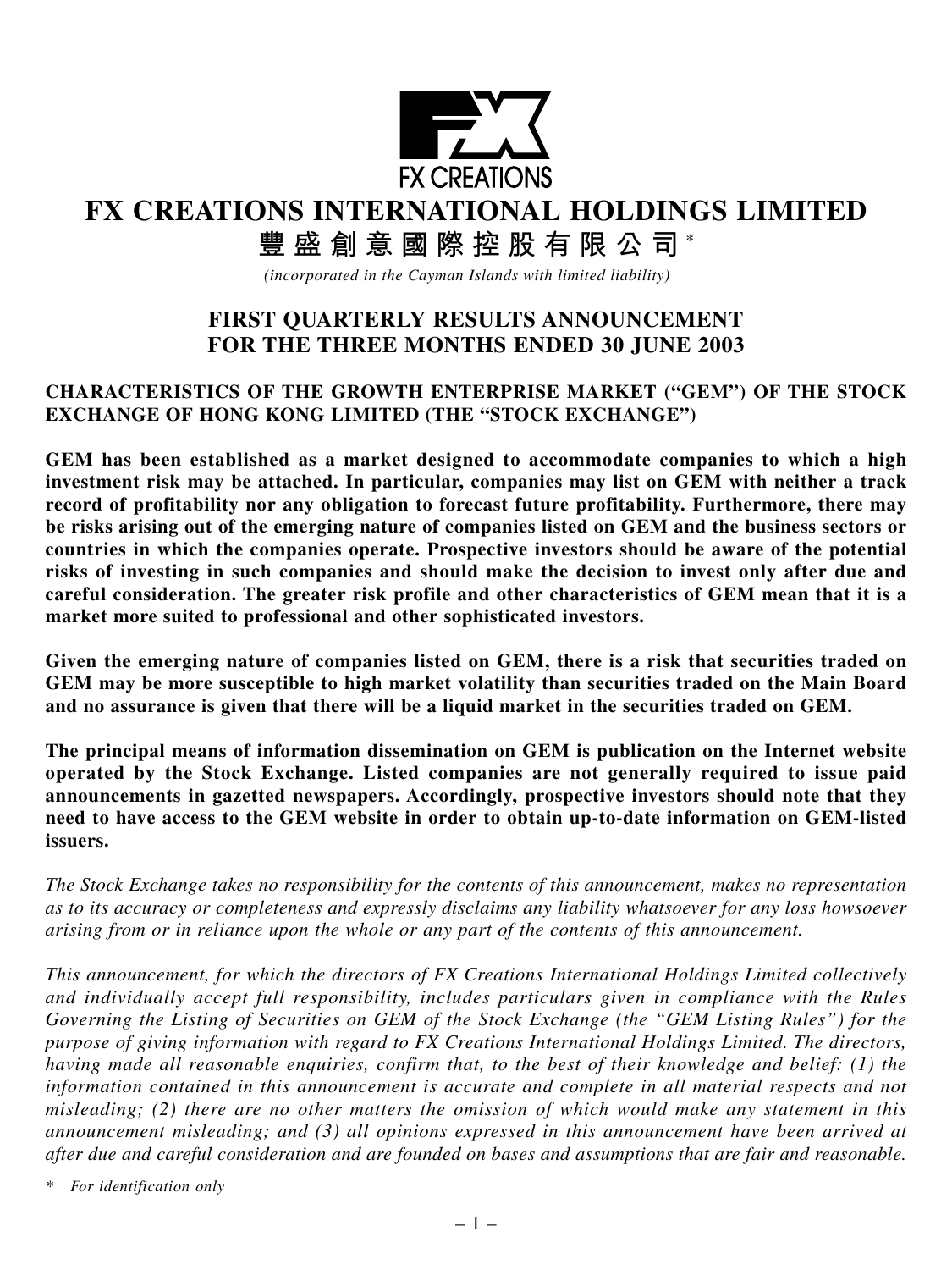#### RESULTS

The board of directors (the "Board") of FX Creations International Holdings Limited (the "Company") herein presents the unaudited consolidated results of the Company and its subsidiaries (collectively referred to as the "Group") for the three months ended 30 June 2003 together with the comparative unaudited figures for the corresponding period in 2002 as follows:

|                                                                            |                | Three months ended<br>30 June          |                                 |
|----------------------------------------------------------------------------|----------------|----------------------------------------|---------------------------------|
|                                                                            | <b>Notes</b>   | 2003<br>(Unaudited)<br><b>HK\$'000</b> | 2002<br>(Unaudited)<br>HK\$'000 |
| <b>TURNOVER</b>                                                            | $\overline{2}$ | 13,313                                 | 12,156                          |
| Cost of goods sold                                                         |                | (6, 187)                               | (4, 838)                        |
| Gross profit                                                               |                | 7,126                                  | 7,318                           |
| Other revenue<br>Selling and distribution costs<br>Administrative expenses |                | 8<br>(3,888)<br>(2,579)                | 71<br>(3,975)<br>(2,770)        |
| PROFIT FROM OPERATIONS                                                     |                | 667                                    | 644                             |
| Finance costs                                                              |                | (130)                                  | (138)                           |
| PROFIT BEFORE TAXATION<br>Taxation                                         | $\mathfrak{Z}$ | 537<br>(94)                            | 506<br>(98)                     |
| PROFIT BEFORE MINORITY INTERESTS<br>Minority interests                     |                | 443                                    | 408                             |
| NET PROFIT ATTRIBUTABLE TO SHAREHOLDERS                                    |                | 443                                    | 408                             |
| <b>DIVIDEND</b>                                                            | 5              | <b>Nil</b>                             | Nil                             |
| <b>EARNINGS PER SHARE</b>                                                  | $\overline{4}$ |                                        |                                 |
| <b>Basic</b>                                                               |                | HK0.11 cent                            | HK0.12 cent                     |
| Diluted                                                                    |                | N/A                                    | N/A                             |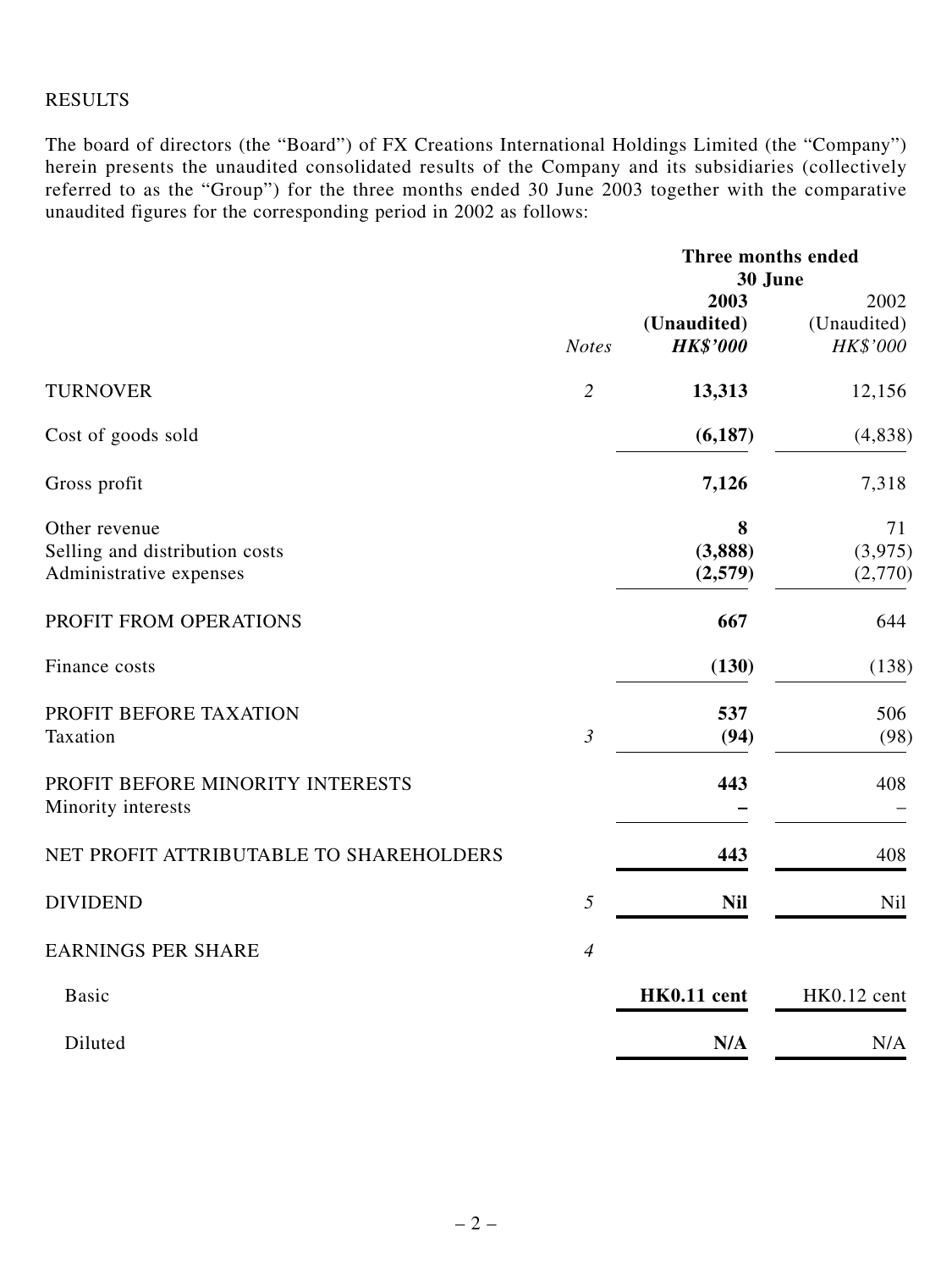*Notes:*

#### **1. GROUP REORGANISATION AND BASIS OF PRESENTATION**

The Company was incorporated in the Cayman Islands on 10 January 2002 as an exempted company with limited liability under the Companies Law (2001 Second Revision) of the Cayman Islands.

Pursuant to a reorganisation scheme (the "Group Reorganisation") to rationalise the structure of the Company and its subsidiaries (hereinafter collectively referred to as the "Group") in preparation for the listing of the Company's shares on GEM of the Stock Exchange in May 2002, the Company became the holding company of the companies now comprising the Group on 2 May 2002. Details of the Group Reorganisation are set out in the Company's prospectus dated 8 May 2002. The shares of the Company were listed on GEM on 21 May 2002.

The unaudited consolidated results for the three months ended 30 June 2003 included the results of the Company and all of its subsidiaries for the three months ended 30 June 2003.

The unaudited comparative consolidated results have been prepared using the merger basis of accounting as a result of the Group Reorganisation. On this basis, the Company has been treated as the holding company of its subsidiaries since their respective dates of incorporation rather than from the date of their acquisition pursuant to the Group Reorganisation. Accordingly the unaudited consolidated results of the Group for the three months ended 30 June 2002 included the results of the Company and its subsidiaries with effect from 1 April 2002 as if the current Group structure has been in existence throughout the periods.

In the opinion of the directors, the unaudited consolidated results prepared on the above basis present fairly the results of the Group as a whole.

All significant transactions and balances within the Group have been eliminated on consolidation.

#### **2. TURNOVER**

Turnover represents the aggregate of the net invoiced value of goods sold, after allowances for returns and trade discounts.

|           |                 | Three months ended<br>30 June |  |
|-----------|-----------------|-------------------------------|--|
|           | 2003            | 2002                          |  |
|           | <b>HK\$'000</b> | HK\$'000                      |  |
| Turnover  |                 |                               |  |
| Retail    | 6,992           | 7,142                         |  |
| Wholesale | 6,321           | 5,014                         |  |
|           | 13,313          | 12,156                        |  |

#### **3. TAXATION**

Hong Kong profits tax for the three months ended 30 June 2003 has been provided at the rate of 17.5% (three months ended 30 June 2002: 16%) on the estimated assessable profits arising in Hong Kong during the period. Taxes on profit assessable overseas have been calculated at the rates of tax prevailing in the countries in which the Group operates, based on existing legislation, interpretation and practices in respect thereof.

#### **4. EARNINGS PER SHARE**

The calculation of basic earnings per share for the three months ended 30 June 2003 is based on the unaudited net profit attributable to shareholders for the three months ended 30 June 2003 of approximately HK\$443,000 (three months ended 30 June 2002: HK\$408,000) and 400,000,000 shares in issue during the three months ended 30 June 2003 (weighted average number of shares in issue for the three months ended 30 June 2002: 346,925,000).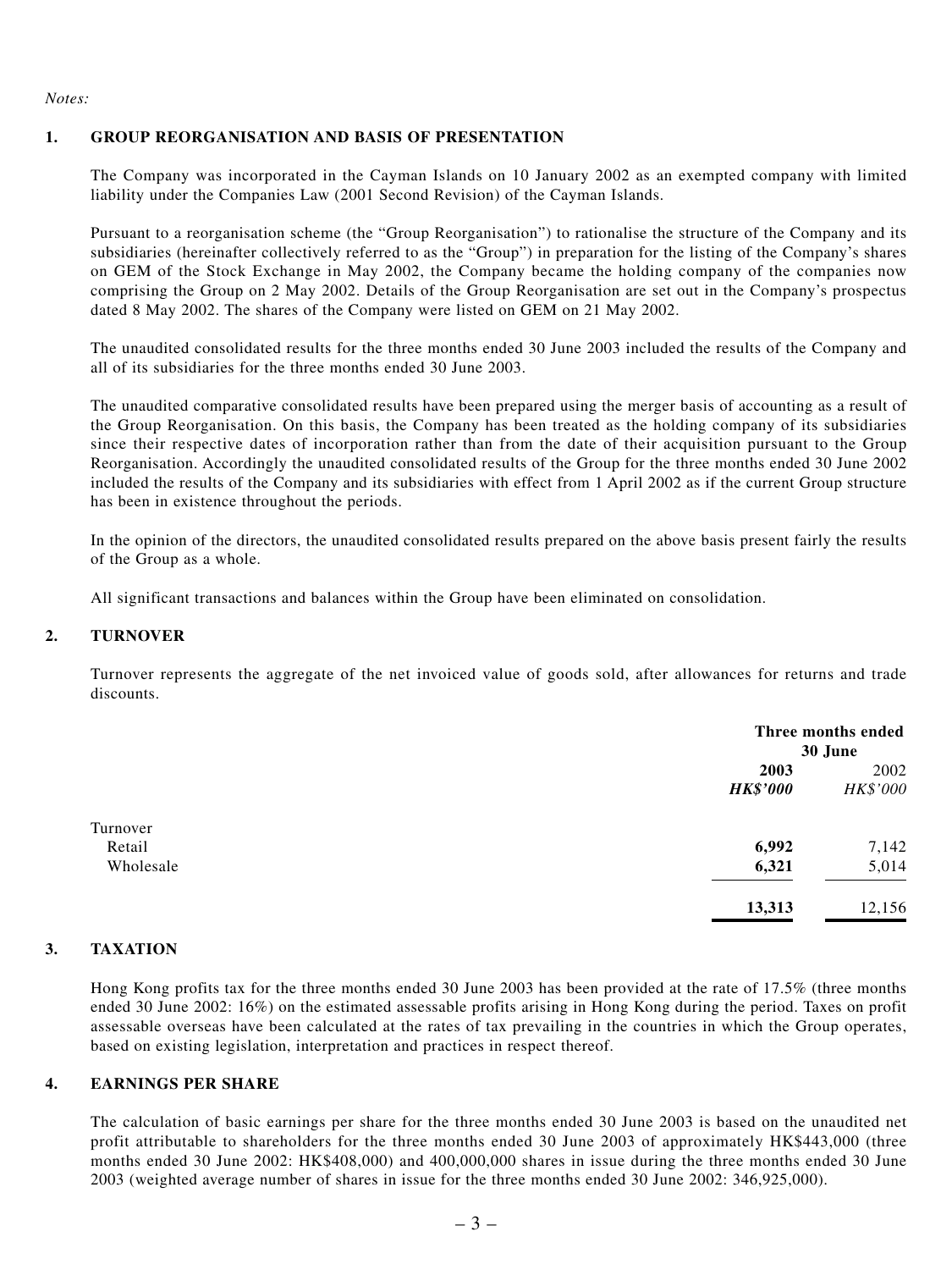Diluted earnings per share for the three months ended 30 June 2002 and 2003 have not been disclosed as no diluting events existed during those periods.

#### **5. DIVIDEND**

The Board does not recommend the payment of a dividend for the three months ended 30 June 2003 (three months ended 30 June 2002: Nil).

#### **6. RESERVES**

|                                          | <b>Share</b><br>premium<br>HK\$'000 | <b>Retained</b><br>earnings<br>HK\$'000 | <b>Total</b><br>HK\$'000 |
|------------------------------------------|-------------------------------------|-----------------------------------------|--------------------------|
| At 1 April 2002                          |                                     | 1,702                                   | 1,702                    |
| Issue of shares to public                | 20,250                              |                                         | 20,250                   |
| Issue of shares to the pre-IPO Investors | 4,867                               |                                         | 4,867                    |
| Capitalisation on issue of shares        | (3,126)                             |                                         | (3, 126)                 |
| Share issue expenses                     | (8,259)                             |                                         | (8,259)                  |
| Net profit for the period                |                                     | 408                                     | 408                      |
| At 30 June 2002                          | 13,732                              | 2,110                                   | 15,842                   |
| At 1 April 2003                          | 13,703                              | 3,398                                   | 17,101                   |
| Net profit for the period                |                                     | 443                                     | 443                      |
| At 30 June 2003                          | 13,703                              | 3,841                                   | 17,544                   |

#### **FINANCIAL REVIEW**

During the three months ended 30 June 2003, the Group recorded a turnover of approximately HK\$13,313,000 (three months ended 30 June 2002: approximately HK\$12,156,000), an increase of approximately 9.5% as compared to the previous corresponding period. The turnover for the three months ended 30 June 2003 comprised retail sales and wholesale sales which accounted for approximately 53% and 47% (three months ended 30 June 2002: approximately 59% and 41%) of the total turnover respectively.

The increase in turnover was mainly attributable to the increase in sales to distributors due to the increase in the number of distributors and sales to existing distributors.

The gross profit margin decreased to approximately 54% from approximately 60% in the previous corresponding period. The decrease was mainly due to the increase in the proportion of sales to wholesalers (agents and distributors) which have lower gross profit margins compared to retail sales.

The net profit attributable to shareholders for the three months ended 30 June 2003 amounted to approximately HK\$443,000 (three months ended 30 June 2002: approximately HK\$408,000), an increase of approximately 9% compared to the previous corresponding period. The increase in net profit was mainly attributable to the reduction in staff salaries as a result of cost control.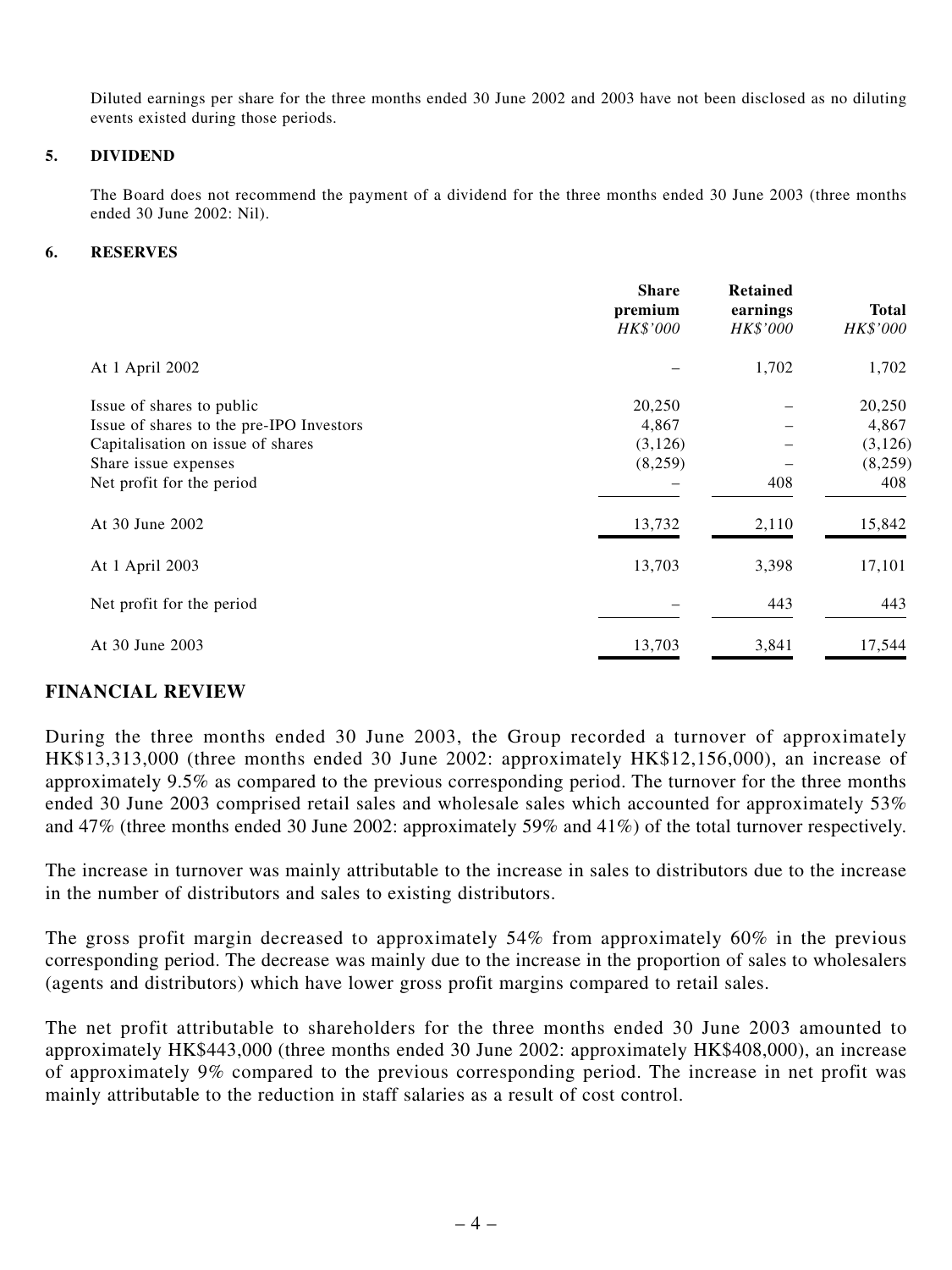#### **BUSINESS REVIEW**

During the three months ended 30 June 2003, the status of the Group's operations were as follows:

#### **Sales and marketing**

No new retail outlet was opened and one retail outlet was closed during the three months ended 30 June 2003.

The Group finalized its partnership agreement with a new agent in Thailand and goods were sold to the customers during the period under review.

The Group continued to conduct various advertising campaigns such as road shows and brochures to promote the Group's profile and the FX CREATIONS members club.

#### **Design and product development**

The Group continued to develop new series and models for existing products including professional office bags for the new season. The brandnames include FX CREATIONS, USU for bags such as casual bags, briefcase and waist bags and Annvu for ladies bags.

The Group's partner in the eyewear products continued to develop new designs and products were sold under the FX CREATIONS brandname.

The Group has commenced discussion with other potential partners to develop the apparel products.

#### **Geographical expansion**

The Group is in the process of negotiations with its existing authorized distributors on sole agency arrangements in Japan and the Group expects to conclude the negotiation by September 2003.

The Group continues to identify potential agents in the United States. To date, no agreement has been concluded.

#### **Production**

The Group continues to acquire machinery, related leasehold improvements and fixtures to meet the expected increase in the demand in its own manufacturing capacity through a processing agent in the People's Republic of China (the "PRC").

## **PROSPECTS**

The Group foresees the current weak retail environment in Hong Kong to improve as a consequence of the increase in the number of tourists to Hong Kong from the PRC. To capture the expected increase in sales because of the increase in tourists and to strengthen its competitive position further, the Group will continue to implement new promotion strategies to boast sales and also introduce new designs and products more frequently to keep up with the corporate image and maintain consumers' interests in the products of the Group. At the same time, the Group will also continue to expand its sales to wholesalers to target overseas markets.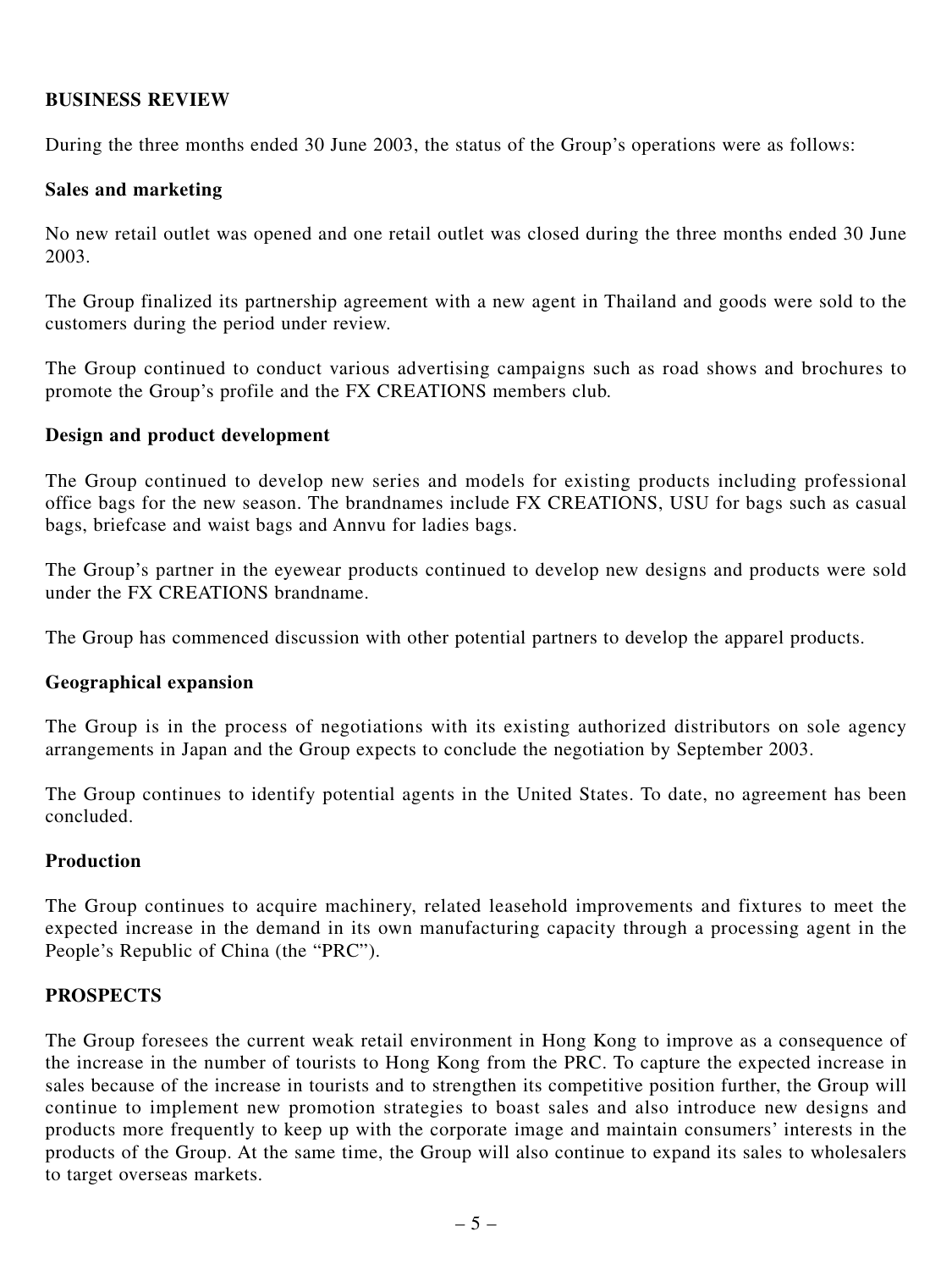#### **DIRECTORS' INTERESTS IN SHARES**

As at 30 June 2003, the interests and short positions of the directors of the Company in the shares, underlying shares and debentures of the Company or any of its associated corporations (within the meaning of Part XV of the Securities and Futures Ordinance (Cap. 571, Laws of Hong Kong) ("SFO")) which were required to be notified to the Company and the Stock Exchange pursuant to Divisions 7 and 8 of Part XV of the SFO (including interests or short positions which they were taken or deemed to have under such provisions of the SFO) or as recorded in the register required to be kept by the Company under Section 352 of the SFO or otherwise required to be notified to the Company and the Stock Exchange pursuant to the minimum standards of dealings by directors as referred to in Rules 5.40 to 5.58 of the GEM Listing Rules, were as follows:

|                      |        | <b>Type of interest</b> | <b>Number of issued</b><br>ordinary shares held |
|----------------------|--------|-------------------------|-------------------------------------------------|
| Mr. Ng Pak To, Petto | (Note) | Corporate               | 280,000,000                                     |

*Note:* These shares represent a 70% equity interest in the Company and are held by Wise New Management Limited ("WNML"). The issued share capital of WNML is beneficially owned by Cashtram Associates Limited as to 45%, FX Creations (Holding) Inc. as to 30% and Forge Smart Investments Limited as to 25%. The issued share capital of Cashtram Associates Limited is owned as to 40%, 30%, 20% and 10% by Mr. Ng Pak To, Petto, Mr. Ho Kai Chung, David, Madam Ho Pui Lai and Mr. Tan Yu, Wally, respectively. Madam Ho Pui Lai is the wife of Mr. Ng Pak To, Petto. The issued share capital of FX Creations (Holding) Inc. is wholly owned by Mr. Wong Wai Shan. The issued share capital of Forge Smart Investments Limited is wholly owned by Mr. Ng Pak To, Petto.

Save as disclosed above, as at 30 June 2003, none of the directors had any other interests or short positions in any shares, underlying shares or debentures of the Company or any of its associated corporation (within the meaning of Part XV of the SFO) which were required to be notified to the Company and the Stock Exchange pursuant to Divisions 7 and 8 of Part XV of the SFO (including interests or short positions which they were taken or deemed to have under such provisions of the SFO), or which were required to be recorded in the register kept by the Company under Section 352 of the SFO or otherwise required to be notified to the Company and the Stock Exchange pursuant to the minimum standards of dealings by directors as referred to in Rules 5.40 to 5.58 of the GEM Listing Rules.

#### **SUBSTANTIAL SHAREHOLDER**

As at 30 June 2003, other than the interests of certain directors as disclosed under the section headed "Directors' interests in shares" above, the interests and short positions of persons in the shares and underlying shares of the Company which would fall to be disclosed to the Company under the provisions of Divisions 2 and 3 of Part XV of the SFO or, who is, directly or indirectly, interested in 10% or more of the nominal value of any class of share capital carrying rights to vote in all circumstances at general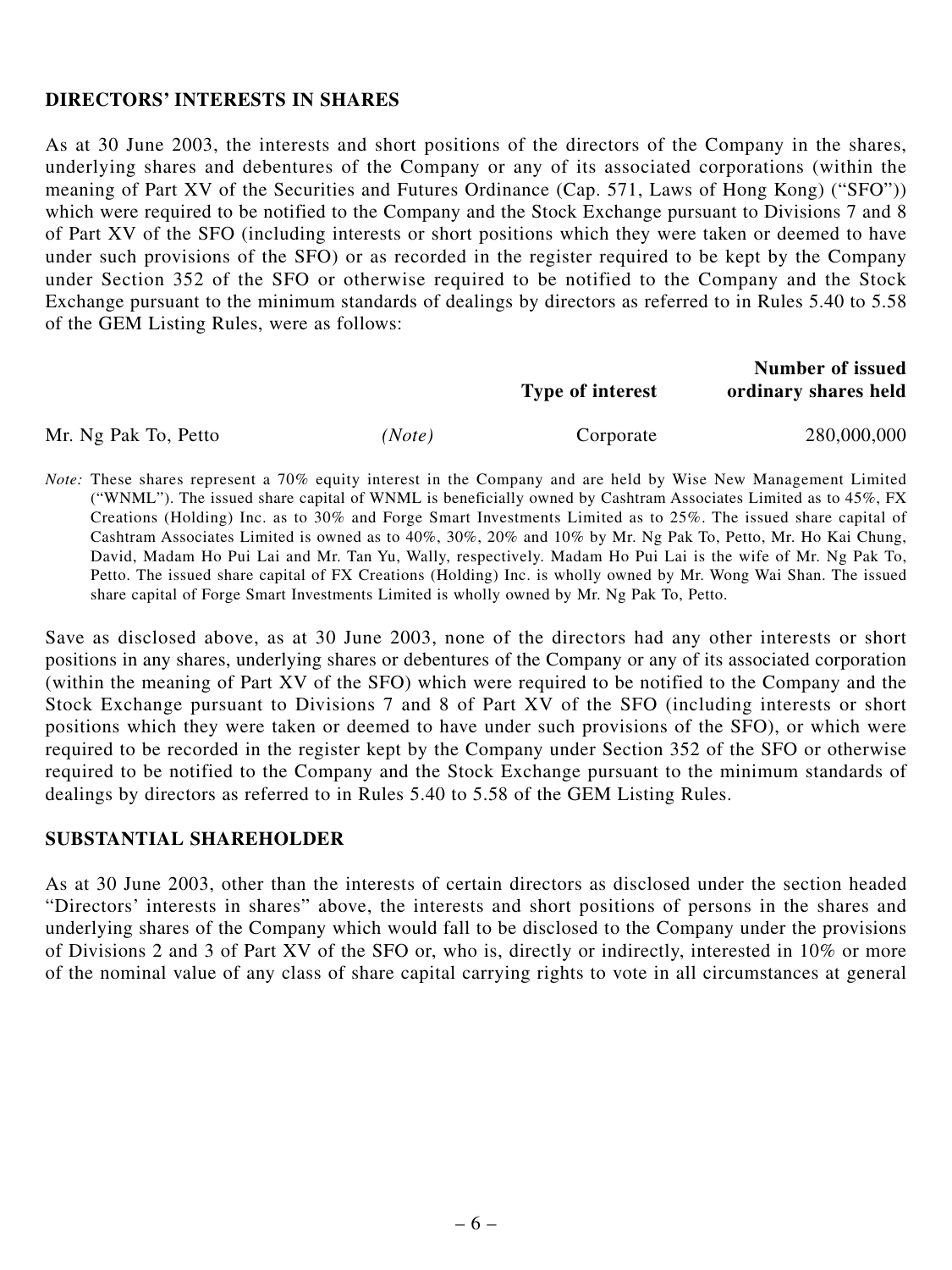meetings of any other members of the Group, or substantial shareholders as recorded in the register of substantial shareholder required to be kept by the Company under Section 336 of the SFO were as follow:

|                                    |             | Number of<br>shares held | Percentage<br>of holding |
|------------------------------------|-------------|--------------------------|--------------------------|
| <b>WNML</b>                        | <i>Note</i> | 280,000,000              | 70%                      |
| <b>Cashtram Associates Limited</b> | <i>Note</i> | 280,000,000              | $70\%$                   |

*Note:* The details are disclosed under the section headed "Directors' interests in shares" above.

Save as disclosed above, as at 30 June 2003, the directors of the Company were not aware of any other person (other than the directors of the Company) who had an interest or short position in the shares or underlying shares of the Company which would fall to be disclosed to the Company under the provisions of Divisions 2 and 3 of Part XV of the SFO or, who is, directly or indirectly, interested in 10% or more of the nominal value of any class of share capital carrying rights to vote in all circumstances at general meetings of any other members of the Group, or any other substantial shareholders whose interests or short positions were recorded in the register required to be kept by the Company under Section 336 of the SFO.

#### **SHARE OPTION SCHEME**

The Company operates a share option scheme (the "Scheme") for the purpose of recognising significant contributions of specified participants including the employees of the Group to the growth of the Group, by rewarding them with opportunities to obtain an ownership interest in the Company and to further motivate and give an incentive to these persons to continue to contribute to the Group's long term success and prosperity. The Scheme became effective on 21 May 2002 and, unless otherwise cancelled or amended, will remain in force for ten years from that date.

As at 30 June 2003, no share options have been granted under the Scheme.

## **DIRECTORS' RIGHTS TO ACQUIRE SHARES OR DEBENTURES**

Apart from as disclosed under the heading "Directors interests in shares" and the transactions relating to the Group Reorganisation as disclosed above, at no time since the incorporation of the Company were rights to acquire benefits by means of the acquisition of shares in or debentures of the Company or of any other body corporate granted to any director or their respective spouse or children under 18 years of age, or were any such rights exercised by them; or was the Company, its holding company or any of its subsidiaries a party to any arrangement to enable the directors, their respective spouse or children under 18 years of age to acquire such rights in the Company or in any other body corporate.

## **PURCHASE, REDEMPTION OR SALES OF THE LISTED SECURITIES OF THE COMPANY**

Since the listing of the Company's shares on GEM on 21 May 2002 and up to 30 June 2003, neither the Company, nor any of its subsidiaries has purchased, redeemed or sold any of the Company's listed shares.